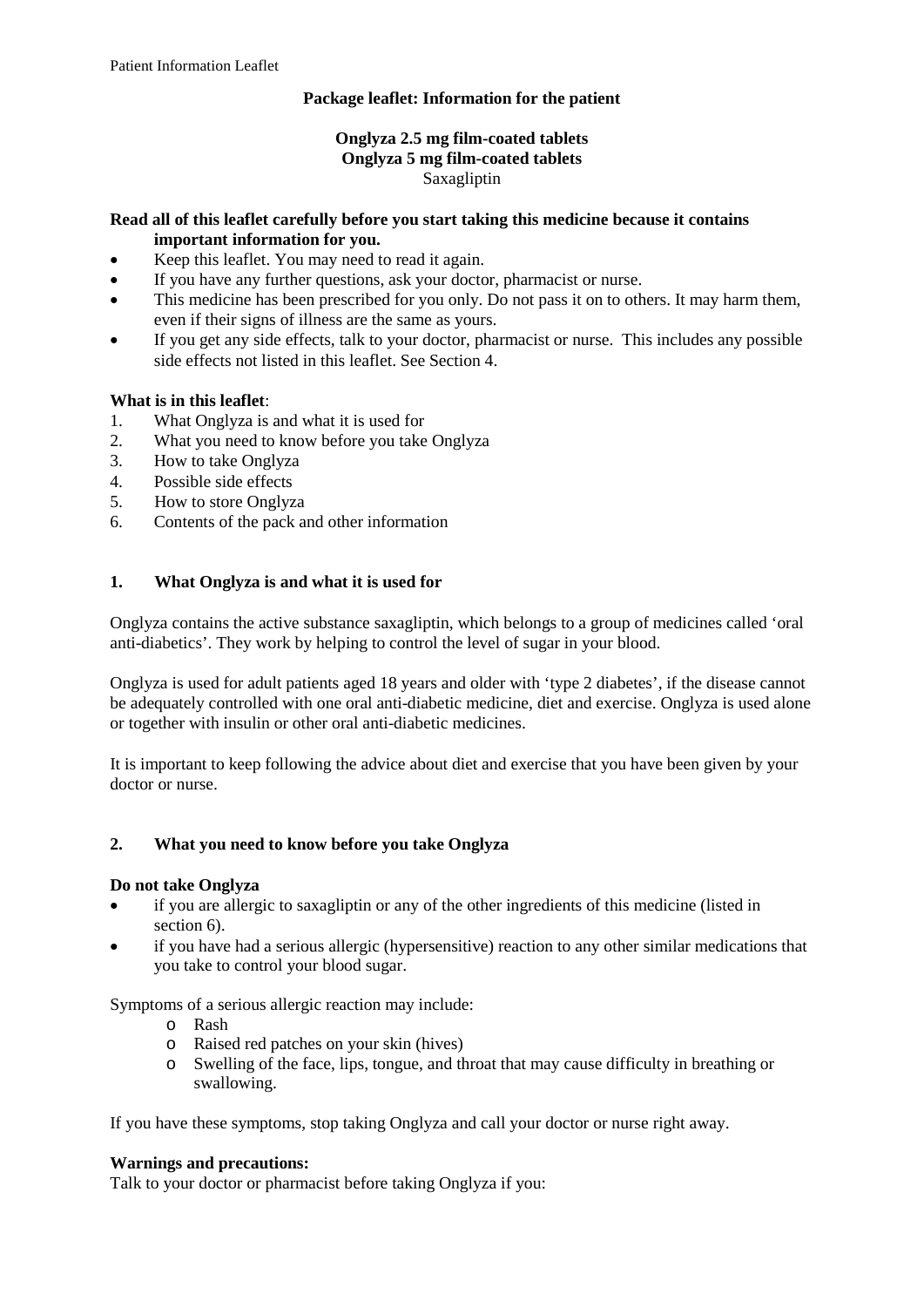- have type 1 diabetes (your body does not produce any insulin) or diabetic ketoacidosis (a complication of diabetes with high blood sugar, rapid weight loss, nausea or vomiting). Onglyza should not be used to treat these conditions;
- are taking insulin or an anti-diabetic medicine known as 'sulphonylurea', your doctor may want to reduce your dose of insulin or the sulphonylurea when you take either of them together with Onglyza in order to avoid low blood sugar;
- have had allergic reactions to any other medicines that you take to control the amount of sugar in your blood;
- have a condition that reduces your defence against infections, such as a disease like AIDS or from medicines that you might take after an organ transplant;
- suffer from heart failure:
- have moderate to severe kidney problems, you will need to take a lower dose of Onglyza;
- have moderate or severe liver problems. If you have severe liver problems, then Onglyza is not recommended for you.

If you have symptoms of acute pancreatitis, like persistent, severe abdominal pain, you should consult your doctor.

Diabetic skin lesions are a common complication of diabetes. Rash has been seen with Onglyza and with certain anti-diabetic medicines in the same class as Onglyza. You are advised to follow the recommendations for skin and foot care that you are given by your doctor or nurse.

# **Children and adolescents**

Onglyza is not recommended for children and adolescents under 18 years. It is not known if this medicine is safe and effective when used in children and adolescents under 18 years of age.

#### **Other medicines and Onglyza**

Please tell your doctor or pharmacist if you are taking or have recently taken any other medicines.

In particular, you should tell your doctor if you are using medicines containing any of the following active substances:

- Carbamazepine, phenobarbital or phenytoin. These may be used to control fits (seizures) or chronic pain.
- Dexamethasone a steroid medicine. This may be used to treat inflammation in different body parts and organs.
- Rifampicin. This is an antibiotic used to treat infections such as tuberculosis.
- Ketoconazole. This may be used to treat fungal infections.
- Diltiazem. This is a medicine used to lower blood pressure.

# **Onglyza with food and drink**

You can take Onglyza with or without food.

#### **Pregnancy and breast-feeding**

Talk to your doctor before you take Onglyza if you are pregnant or plan to become pregnant. You should not use Onglyza if you are pregnant.

Talk to your doctor if you want to breast-feed while taking this medicine. It is not known if Onglyza passes into human breast milk.

#### **Driving and using machines**

If you feel dizzy while taking Onglyza, do not drive or use any tools or machines. Hypoglycaemia may affect your ability to drive and use machines or work with safe foothold and there is a risk of hypoglycaemia when taking this medicine in combination with medicines known to cause hypoglycaemia such as insulin and sulphonylureas.

#### **Onglyza contains lactose**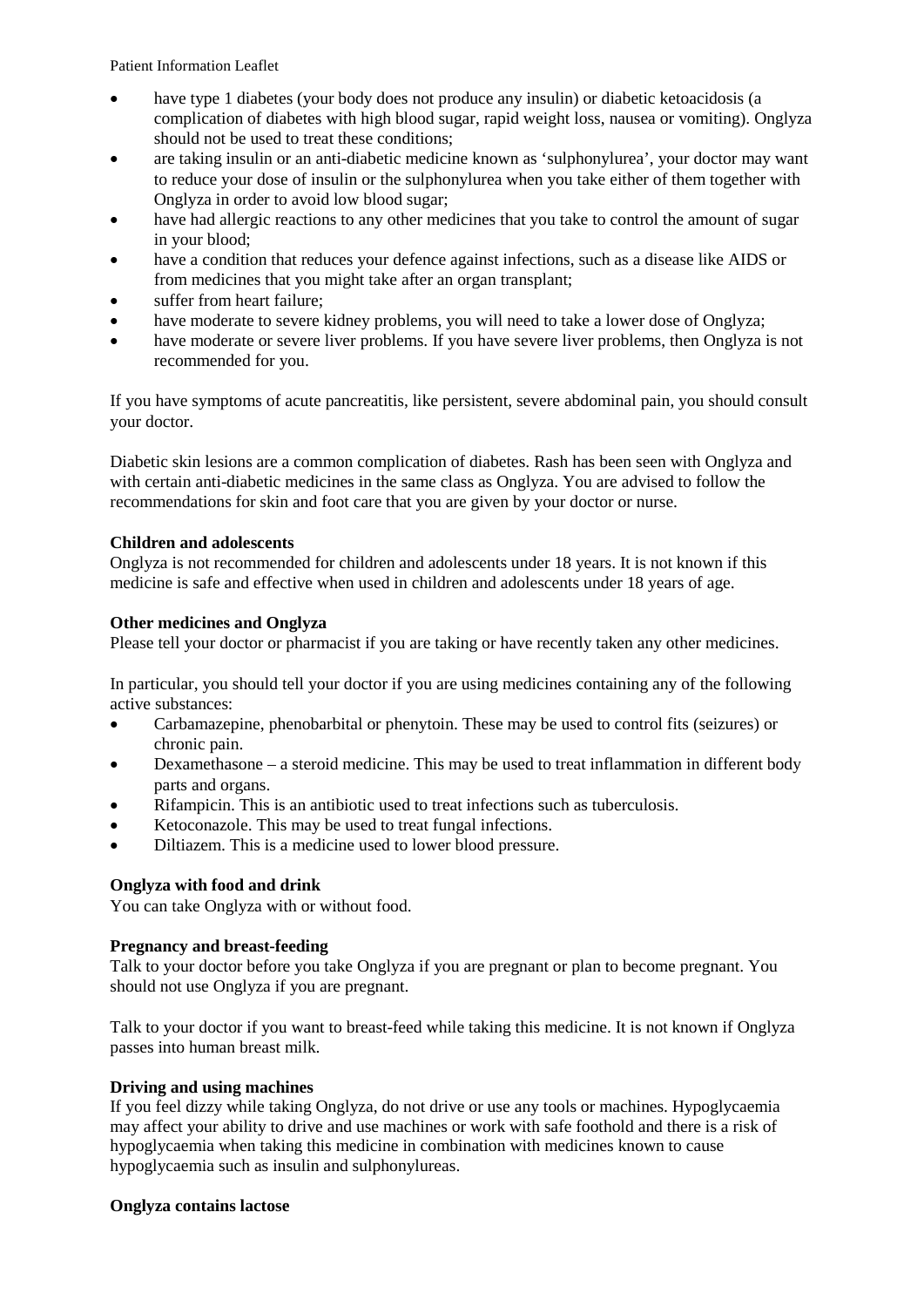Onglyza contains lactose (milk sugar). If you have been told by your doctor that you have an intolerance to some sugars, contact your doctor before taking this medicine.

# **3. How to take Onglyza**

Always take this medicine exactly as your doctor has told you. Check with your doctor or pharmacist if you are not sure.

The recommended dose of Onglyza is one 5 mg tablet once a day.

If you have kidney problems, your doctor may prescribe a lower dose. This is one 2.5 mg tablet once a day.

Your doctor may prescribe Onglyza alone or together with insulin or other oral anti-diabetic medicines. If applicable remember to take these other medicines as directed by your doctor to achieve the best results for your health.

# **How to take Onglyza**

Onglyza tablets must not be split or cut. Swallow the tablet whole with some water. You can take the tablet with or without food. The tablet can be taken at any time of the day, however try to take your tablet at the same time each day. This will help you to remember to take it.

# **If you take more Onglyza than you should**

If you take more Onglyza tablets than you should, talk to a doctor straight away.

#### **If you forget to take Onglyza**

- If you forget to take a dose of Onglyza, take it as soon as you remember it. However, if it is nearly time for the next dose, skip the missed dose.
- Do not take a double dose to make up for a forgotten dose. Never take two doses on the same day.

If you have any further questions on the use of this medicine, ask your doctor or pharmacist.

# **4. Possible side effects**

Like all medicines, this medicine can cause side effects, although not everybody gets them.

# **Some symptoms need immediate medical attention:**

You should stop taking Onglyza and see your doctor immediately if you experience the following symptoms of low blood sugar: trembling, sweating, anxiety, blurred vision, tingling lips, paleness, mood change, vagueness or confusion (hypoglycaemia).

Side effects below may occur with certain frequencies, which are defined as follows:

- Very common: affects more than 1 user in 10
- Common: affects 1 to 10 users in 100
- Uncommon: affects 1 to 10 users in 1,000
- Rare: affects 1 to 10 users in 10,000
- Very rare: affects less than 1 user in 10,000
- Not known: frequency cannot be estimated from the available data

Some patients have had the following side effects while taking Onglyza and metformin:

• Common: infection of the upper airways, infection of the urinary tract, inflamed stomach or gut usually caused by an infection (gastroenteritis), infection of the upper airways with a feeling of pain and fullness behind your cheeks and eyes (sinusitis), inflamed nose or throat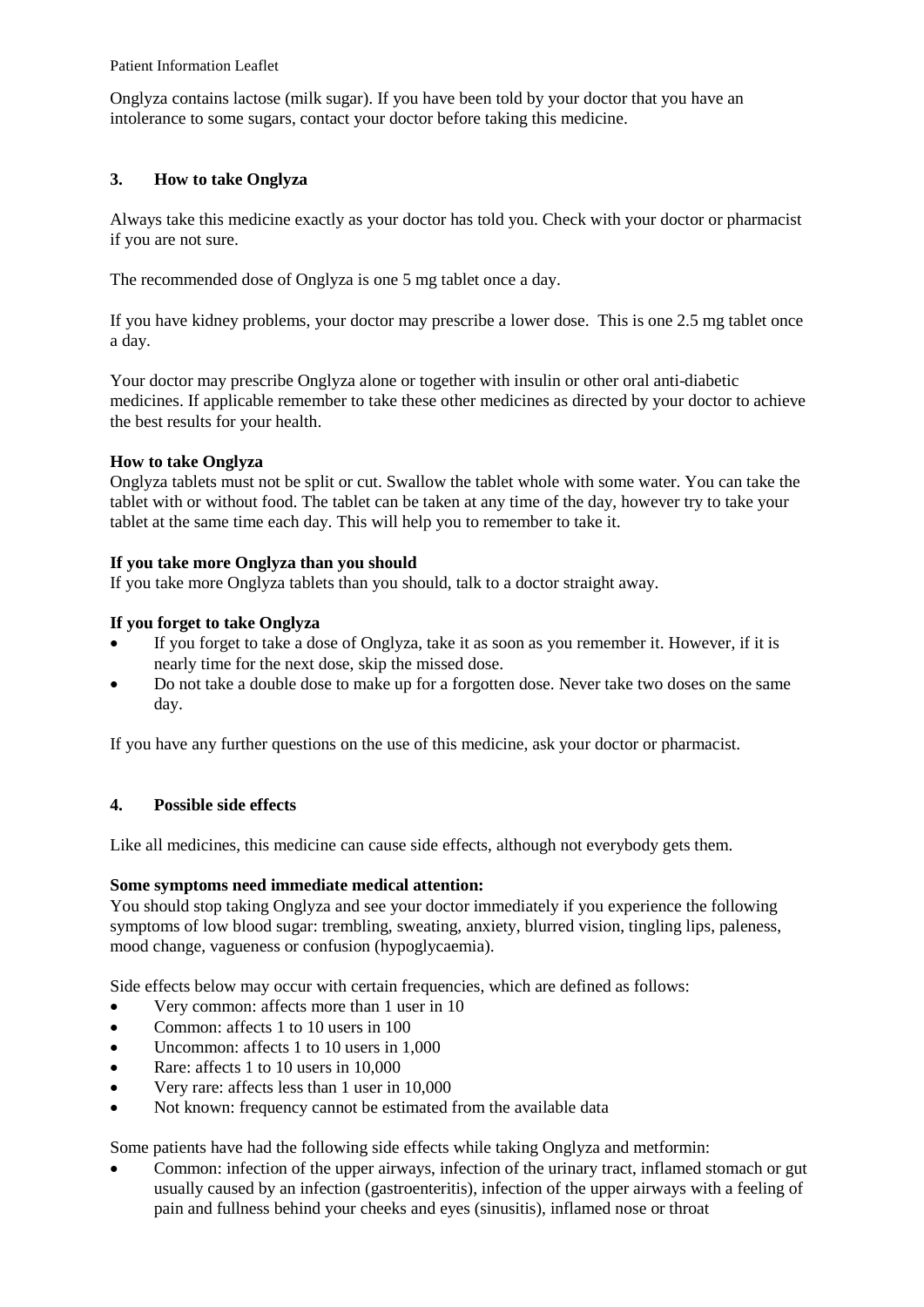(nasopharyngitis) (signs of this may include a cold or a sore throat), headache, muscle pain (myalgia), vomiting, inflammation of the stomach (gastritis) and indigestion (dyspepsia).

• Uncommon: joint pain (arthralgia) and difficulties in getting or maintaining an erection (erectile dysfunction).

Some patients have had the following side effects while taking Onglyza and a sulphonylurea:

- Very common: low blood sugar (hypoglycaemia)
- Common: infection of the upper airways, infection of the urinary tract, inflamed stomach or gut usually caused by an infection (gastroenteritis), infection of the upper airways with a feeling of pain and fullness behind your cheeks and eyes (sinusitis), headache and vomiting.
- Uncommon: fatigue, abnormal lipid (fatty acids) levels (dyslipidemia, hypertriglyceridemia).

Some patients have had the following side effects while taking Onglyza and a thiazolidinedione:

• Common: infection of the upper airways, infection of the urinary tract, inflamed stomach or gut usually caused by an infection (gastroenteritis), infection of the upper airways with a feeling of pain and fullness behind your cheeks and eyes (sinusitis), headache, vomiting, swelling of the hands, ankles or feet (peripheral oedema).

Some patients have had the following side effects while taking Onglyza and metformin and a sulphonylurea:

• Common: dizziness, fatigue, flatulence.

Some patients have had the following additional side effects while taking Onglyza alone: Common: dizziness, diarrhoea.

Some patients have had a small reduction in the number of one type of white blood cells (lymphocytes) shown in a blood test. In addition, some patients have reported rash and skin reactions (hypersensitivity) while taking Onglyza.

During post-approval use of Onglyza, additional side effects have been reported that include serious allergic reactions (anaphylaxis), and swelling of the face, lips, tongue, and throat that may cause difficulty in breathing or swallowing. If you have an allergic reaction, stop taking Onglyza and call your doctor right away. Your doctor may prescribe a medicine to treat your allergic reaction and a different medicine for your diabetes.

Cases of inflammation of the pancreas (pancreatitis) have been reported (frequency uncommon). Pancreatitis can be a serious, potentially life-threatening medical condition. Call your doctor if you experience severe and persistent stomach pain, with or without vomiting, because you could have pancreatitis.

Cases of abdominal pain have been reported during post-approval use of Onglyza (frequency unknown).

# **Reporting of side effects**

If you get any side effects, talk to your doctor, pharmacist or nurse. This includes any possible side effects not listed in this leaflet. You can also report side effects directly (see details below). By reporting side effects you can help provide more information on the safety of this medicine.

# **UK**

Yellow Card Scheme Website[: www.mhra.gov.uk/yellowcard](http://www.mhra.gov.uk/yellowcard)

**Ireland** IMB Pharmacovigilance Earlsfort Terrace IRL - Dublin 2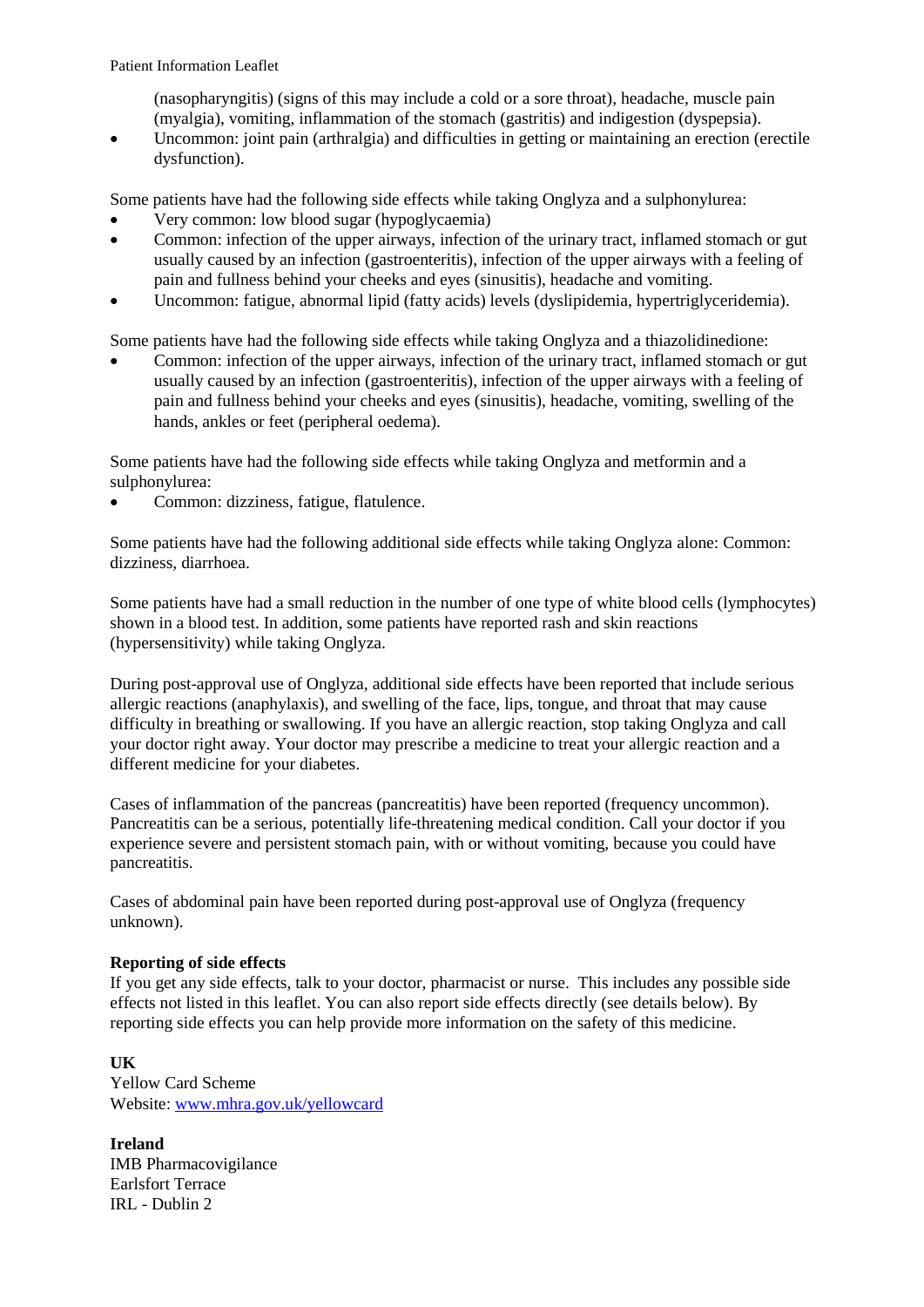Tel: +353 1 6764971  $Fax \cdot +35316762517$ Website[: www.imb.ie](http://www.imb.ie/) e-mail: [imbpharmacovigilance@imb.ie](mailto:imbpharmacovigilance@imb.ie)

**Malta** ADR Reporting The Medicines Authority Post-Licensing Directorate 203 Level 3, Rue D'Argens GŻR-1368 Gżira Website[: www.medicinesauthority.gov.mt](http://www.medicinesauthority.gov.mt/) e-mail: [postlicensing.medicinesauthority@gov.mt](mailto:postlicensing.medicinesauthority@gov.mt)

# **5. How to store Onglyza**

Keep this medicine out of the sight and reach of children.

Do not use this medicine after the expiry date which is stated on the blister and the carton after EXP. The expiry date refers to the last day of that month.

This medicine does not require any special storage conditions.

Do not use this medicine if the package is damaged or shows signs of tampering.

Do not throw away any medicines via wastewater or household waste. Ask your pharmacist how to throw away medicines you no longer use. These measures will help to protect the environment.

#### **6. Contents of the pack and other information**

#### **What Onglyza contains**

The active substance is saxagliptin. Each Onglyza 2.5 mg film-coated tablet contains 2.5 mg saxagliptin (as hydrochloride). Each Onglyza 5 mg film-coated tablet contains 5 mg saxagliptin (as hydrochloride).

The other ingredients (excipients) are:

- Tablet core: lactose monohydrate, cellulose microcrystalline (E460i), croscarmellose sodium (E468), magnesium stearate.
- Film-coating: polyvinyl alcohol, macrogol/3350, titanium dioxide (E171) and talc (E553b). Onglyza 5 mg tablets also contain iron oxide red (E172). Onglyza 2.5 mg tablets also contain iron oxide yellow (E172).
- Printing ink: shellac, indigo carmine aluminium lake (E132).

#### **What Onglyza looks like and contents of the pack**

- Onglyza 2.5 mg film-coated tablets are pale yellow to light yellow, biconvex, round. They have "2.5" printed on one side and "4214" printed on the other side, in blue ink. Onglyza 5 mg film-coated tablets are pink, biconvex, round. They have "5" printed on one side and "4215" printed on the other side, in blue ink.
- Onglyza is available in aluminium foil blisters Onglyza 2.5 mg tablets are available in pack sizes of 14, 28, or 98 film-coated tablets in nonperforated calendar blisters and 30x1 or 90x1 film-coated tablets in perforated unit dose blisters.
- Onglyza 5 mg tablets are available in pack sizes of 14, 28, 56, or 98 film-coated tablets in non-perforated blisters, 14, 28, 56, or 98 film-coated tablets in non-perforated calendar blisters and 30x1 or 90x1 film-coated tablets in perforated unit dose blisters.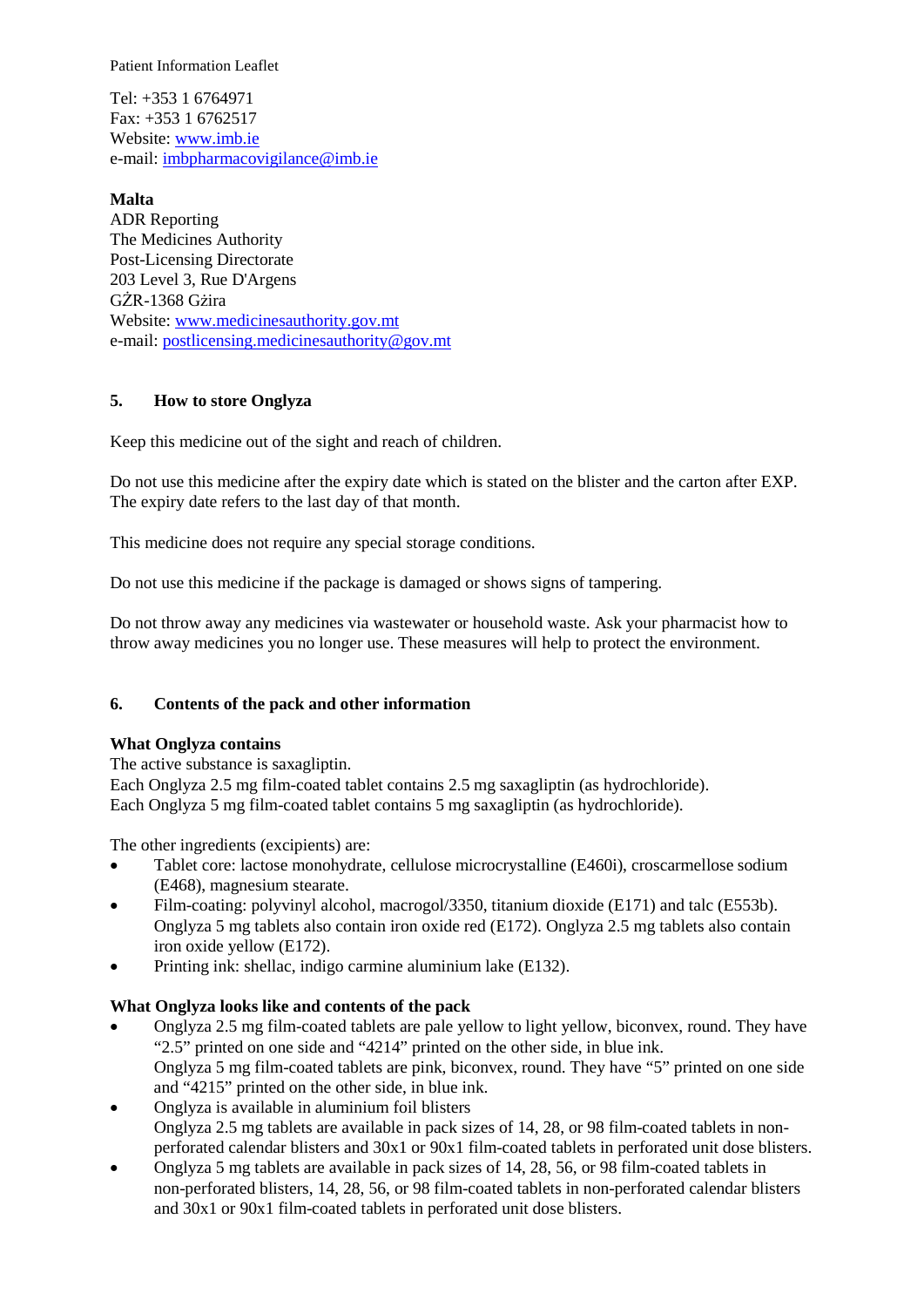Not all pack sizes may be marketed in your country.

#### **Marketing Authorisation Holder and Manufacturer**

Marketing authorisation holder Bristol-Myers Squibb/AstraZeneca EEIG Bristol-Myers Squibb House Uxbridge Business Park Sanderson Road Uxbridge Middlesex UB8 1DH United Kingdom

Manufacturer Bristol-Myers Squibb Company Contrada Fontana del Ceraso IT-03012 Anagni (FR) Italy

For any information about this medicine, please contact the local representative of the Marketing Authorisation Holder:

#### **België/Belgique/Belgien**

Bristol-Myers Squibb Belgium S.A./N.V. Tél/Tel: + 32 2 352 76 11

**България** АстраЗенека България ЕООД Teл.: +359 (2) 44 55 000

**Česká republika** Bristol-Myers Squibb spol. s r.o. Tel: + 420 221 016 111

**Danmark** Bristol-Myers Squibb Tlf: + 45 45 93 05 06

**Deutschland** Bristol-Myers Squibb GmbH & Co. KGaA Tel: + 49 89 121 42 0

**Eesti** AstraZeneca Tel: +372 6549 600

**Ελλάδα** Bristol-Myers Squibb A.E. Τηλ: + 30 210 6074300

**España** Bristol-Myers Squibb, S.A. Tel: + 34 91 456 53 00

**Lietuva** UAB AstraZeneca Lietuva Tel: +370 5 2660550

**Luxembourg/Luxemburg** Bristol-Myers Squibb Belgium S.A./N.V. Tél/Tel: + 32 2 352 76 11

**Magyarország** Bristol-Myers Squibb Gyógyszerkereskedelmi Kft. Tel.: + 36 1 301 9700

**Malta** Associated Drug Co. Ltd Tel: +356 2277 8000

**Nederland** Bristol-Myers Squibb BV Tel: + 31 34 857 42 22

**Norge** Bristol-Myers Squibb Norway LTD  $Tlf: +4767555350$ 

**Österreich** Bristol-Myers Squibb GesmbH  $Tel + 431601430$ 

**Polska** Bristol-Myers Squibb Polska Sp. z o.o. Tel.: + 48 22 5796666